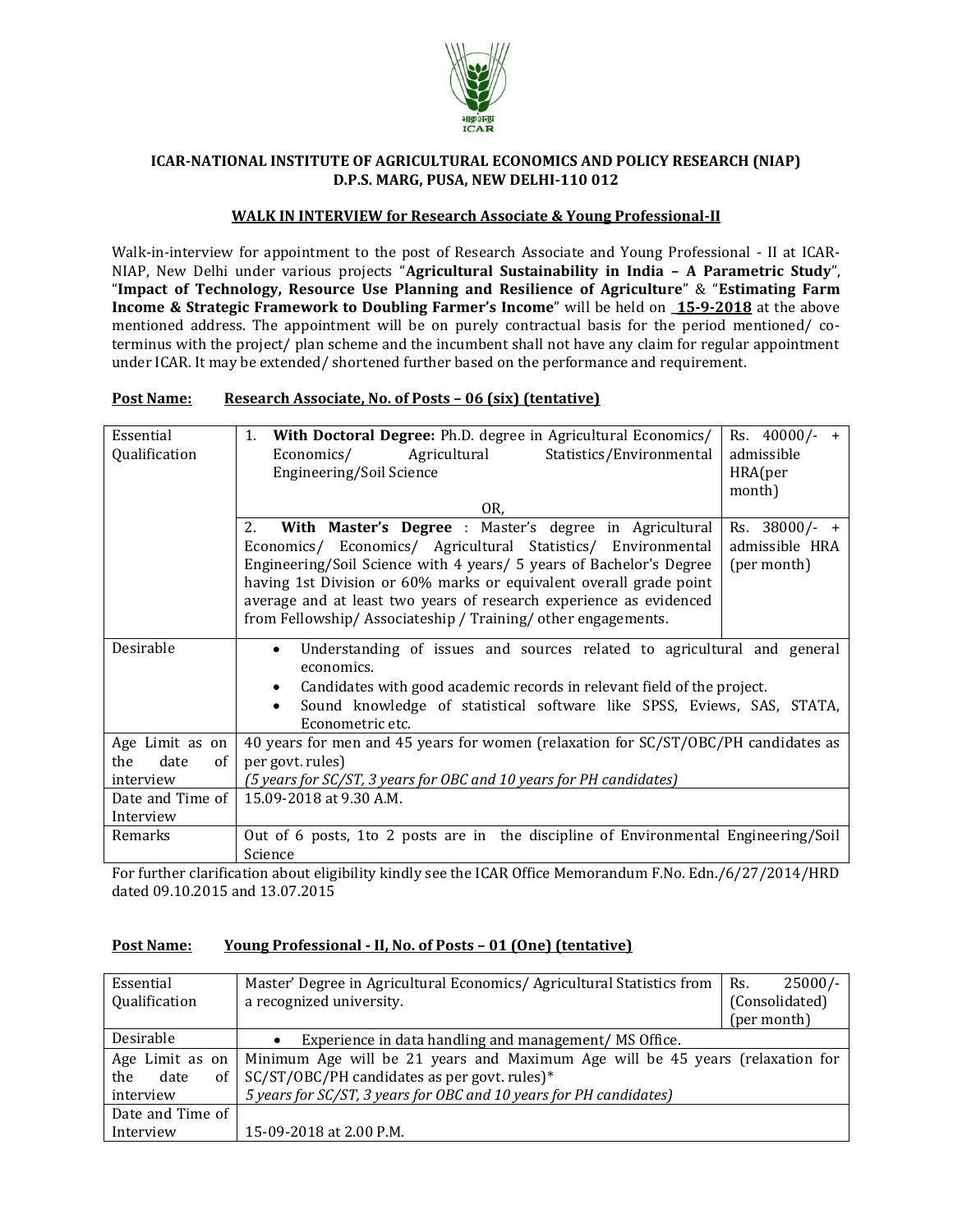The engagement is purely time bound, non-regular and co-terminus basis with the project/ plan scheme. The services of the incumbent shall stand terminated on expiry of the period given in the sanction or even before, if not found satisfactory. Since, the engagement of the man-power in the scheme is purely time bound, nonregular and also not against any sanctioned vacancy/ cadre-strength/ post/ position, the service provisions for regular post including reservations will not be applicable. The Competent Authority also reserves the rights to terminate the appointment at any time without assigning any reason. The total numbers of vacancies are purely tentative and may vary. The decision of the Director, ICAR-NIAP, New Delhi will be final & binding in all respects.

Interested candidates may appear for the Walk-in-Interview of the respective post half an hour before the time of interview on the scheduled date in The Auditorium, Ground Floor, ICAR-National Institute of Agricultural Economics and Policy Research, D.P.S. Marg, Pusa, New Delhi-110 012 along-with their applications giving full Curriculum Vitae with one set of self-attested photocopies of testimonials and certificates, original age-proof and one self-attested passport size photograph. Original Certificates/ degrees will be verified before the Walk-in-Interview. Experience Certificate(s) from the previous employer(s) must be brought. The selected candidates will be medically examined for fitness before appointment. The appointment/ regulation of engagement of incumbent will be regulated as per the guideline of ICAR issued by ICAR from time to time. No TA/ DA will be paid for appearing in the interview. Check the attached application form and bring it duly filled at the time of interview. The selected candidate(s) shall have no legal right to claim regularisation by absorption or otherwise or against any regular post or any further continued engagement. The above indicated posts are purely tentative & subject to change/ withdraw in the future.

> **-sd/- (Neha Chandiok) Administrative Officer**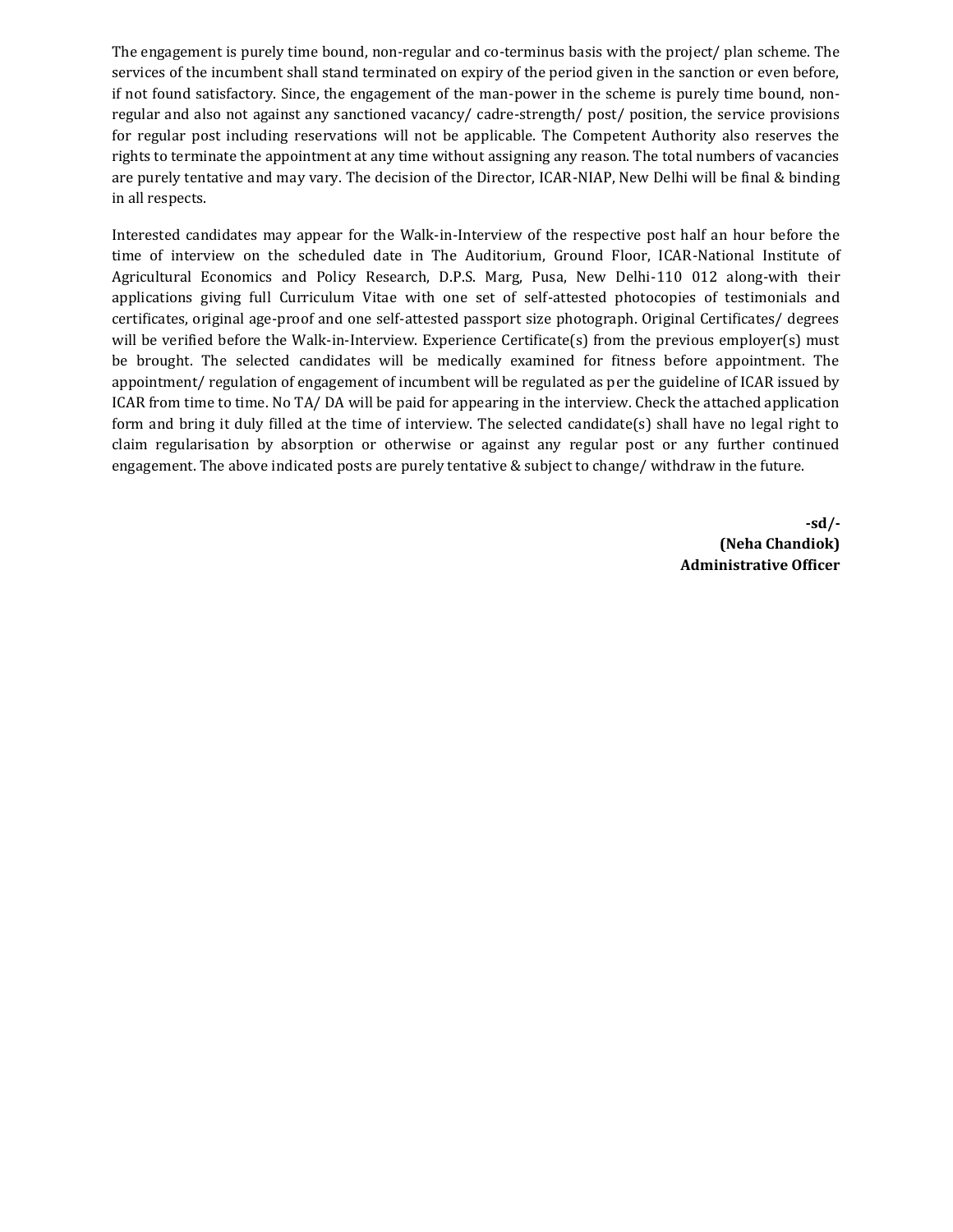# **ICAR-National Institute of Agricultural Economics & Policy Research DPS Marg, Pusa, New Delhi – 110 012**

# **Application for the posts of Research Associate/ Senior Research Fellow**

### **(A) General Information:**

| 1. | Post Applied for                     |                 |  |
|----|--------------------------------------|-----------------|--|
| 2. | <b>Full Name</b>                     |                 |  |
| 3. | Father's/ Husband's Name             |                 |  |
| 4. | Gender                               |                 |  |
| 5. | Date of Birth (DD/MM/YYYY)           |                 |  |
| 6. | Age as on date of interview          | yearsmonthsdays |  |
| 7. | <b>Marital Status</b>                |                 |  |
| 8. | Contact No.                          |                 |  |
| 9. | E-mail Address                       |                 |  |
|    | 10. Correspondence Address           |                 |  |
|    | 11. Permanent Address                |                 |  |
|    | 12. Whether General/ SC/ ST/ OBC/ PH |                 |  |

# **(B) Academic Qualification:**

| S.No. | Name of<br>the<br>Degree | Subjects/<br>Specialization | Board/<br>University | Years of<br>passing | Duration of<br>Course (in<br>years) | Max.<br>Marks | Marks<br>obtained | Marls/<br>percentage<br>/OGPA |
|-------|--------------------------|-----------------------------|----------------------|---------------------|-------------------------------------|---------------|-------------------|-------------------------------|
| 1.    | $10^{\text{th}}$         |                             |                      |                     |                                     |               |                   |                               |
| 2.    | $12^{th}$                |                             |                      |                     |                                     |               |                   |                               |
| 3.    | Bachelor's               |                             |                      |                     |                                     |               |                   |                               |
|       | Degree                   |                             |                      |                     |                                     |               |                   |                               |
| 4.    | Master's                 |                             |                      |                     |                                     |               |                   |                               |
|       | Degree                   |                             |                      |                     |                                     |               |                   |                               |
| 5.    | Ph.D                     |                             |                      |                     |                                     |               |                   |                               |
| 6.    | Others<br>(specify)      |                             |                      |                     |                                     |               |                   |                               |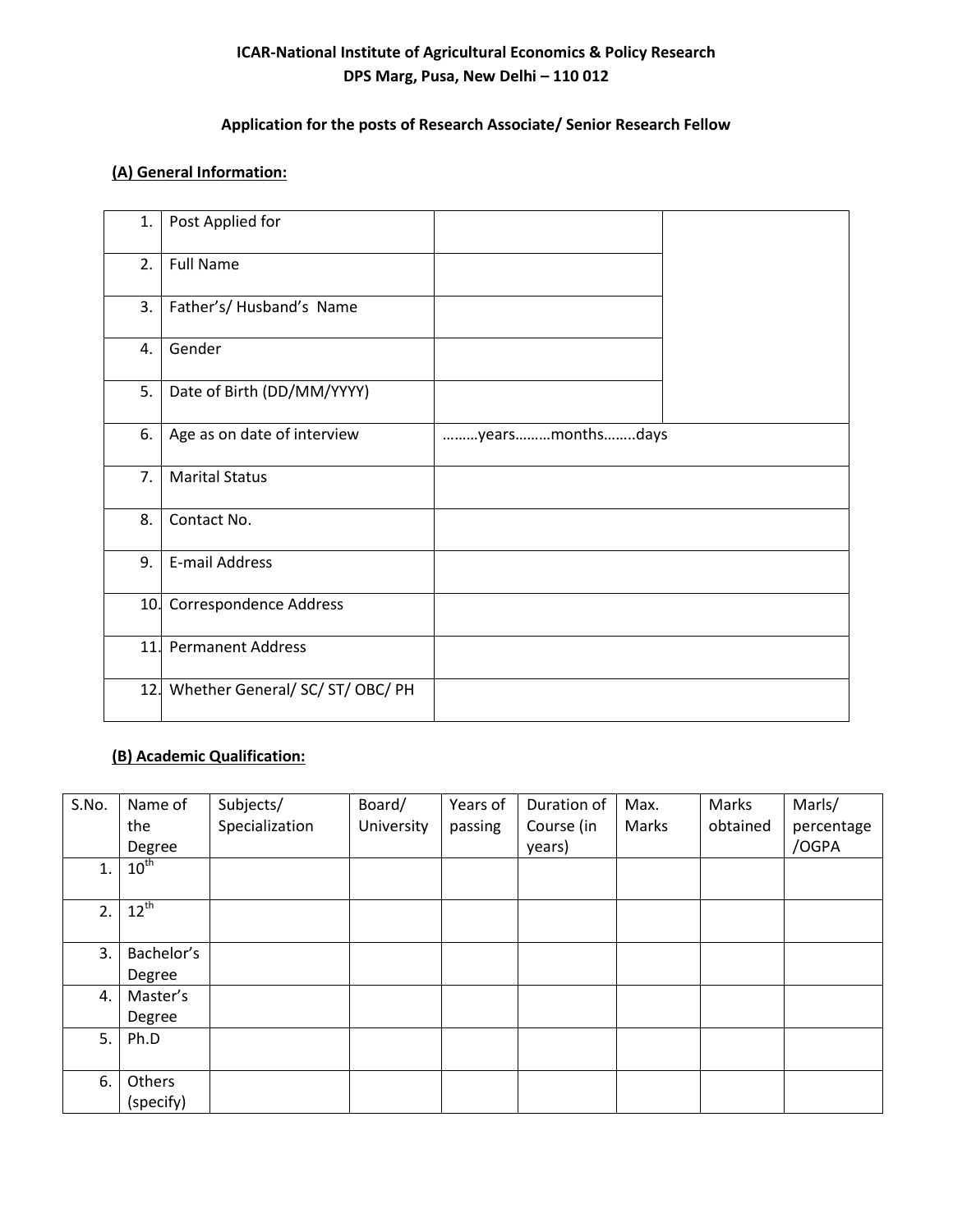### **(C) NET Qualification:**

| Are you NET qualified? | Yes/No,                                                         |
|------------------------|-----------------------------------------------------------------|
|                        |                                                                 |
|                        |                                                                 |
|                        | If yes, Year                                                    |
|                        |                                                                 |
|                        | & Which of the following:                                       |
|                        | 1. CSIR-CSIR-UGC National Eligibility Test                      |
|                        | 2. MHRD-Graduate Aptitude Test in Engineering admission         |
|                        | 3. DBT- Biotechnology Eligibility Test & Test conducted in Bio- |
|                        | informatics by Bio-Informatics National Consortium              |
|                        | 4. DAE- JEST & JGEEBILS, NBHM                                   |
|                        | <b>ICMR-JRF Entrance Examination</b><br>5.                      |
|                        | 6. ICAR-Test conducted by ICAR for admission to Ph.D            |
|                        | programme                                                       |
|                        | DoP- GPAT                                                       |
|                        | 8.                                                              |

# **(D) Experience:**

| Chronological list of experience |             |                      |                      |         |        |                |
|----------------------------------|-------------|----------------------|----------------------|---------|--------|----------------|
| S.No.                            | Designation | Name of the Employer | Period of experience |         | No. of | Nature of work |
|                                  |             |                      |                      |         | years/ | done           |
|                                  |             |                      | From Date            | To Date | mont   |                |
|                                  |             |                      |                      |         | hs     |                |
| 1.                               |             |                      |                      |         |        |                |
|                                  |             |                      |                      |         |        |                |
| 2.                               |             |                      |                      |         |        |                |
|                                  |             |                      |                      |         |        |                |
| 3.                               |             |                      |                      |         |        |                |
|                                  |             |                      |                      |         |        |                |
| 4.                               |             |                      |                      |         |        |                |
|                                  |             |                      |                      |         |        |                |
| 5.                               |             |                      |                      |         |        |                |
|                                  |             |                      |                      |         |        |                |

# **(E) Publication (No. only)**

| 1. Published Papers in Journals |  |
|---------------------------------|--|
| 2. Chapter published in Books   |  |
| 3. Books published              |  |
| 4. Any other                    |  |